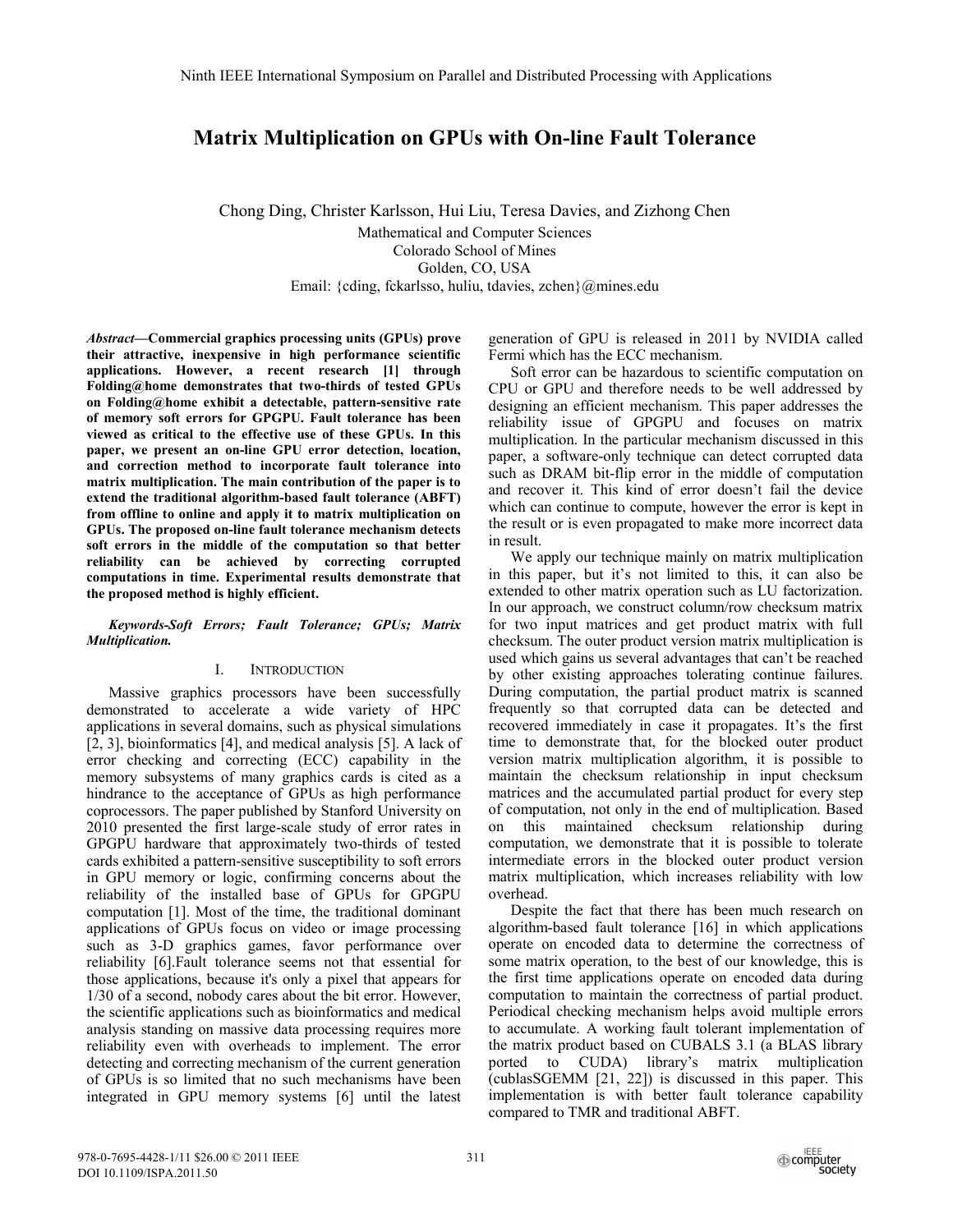# II. RLATED WORK

Wherever Times is specified, this section briefly reviews fault tolerance work for GPU computing errors.

#### *A. Triple modular redundancy (TMR)*

Triple modular redundancy (TMR) is a classical hardware redundancy technique for fault tolerance. The process simply executes a given computation three times on different devices and checks and votes to confirm that the majority of the executions yielded the same result. TMR needs at least a factor of 2 or 3 in additional hardware redundancy to tolerate single module failures [16] and this mechanism is only capable of detecting transient faults, but not permanent faults as both executions take place on the same hardware units.

[10] examines several techniques for adding softwareimplemented hardware fault tolerance (SIHFT) to extend fault tolerance to GPUs and compare the relative performance overhead of each technique. This approach has such a high overhead, although it is the most intuitive and simple to implement and requires almost no changes in the existing hardware and software setups.

## *B. Checkpoint and Restart*

Checkpoint is probably the most typical approach to tolerate failures in parallel and distributed systems. Even in fault tolerance for GPU transient error, this idea is still used, because this class of approaches is very general and able to tolerate the failure of the whole system. However, there are some limitations to this approach. There is often a trade-off between transparency and performance. Transparent system level approach usually introduces a higher performance overhead than non-transparent application-level approach, especially for GPU which cannot access the storage system directly and the overhead to send the large scale data back to CPU is large. Also, it generally needs stable storage to save a globally consistent state periodically.

[6] demonstrates a high-performance software framework to enhance commodity off-the-shelf GPUs with DRAM fault tolerance. It combines data coding for detecting bit-flip errors and checkpointing for recovering computations when such errors are detected.

# *C. Algorithm based fault tolerance*

Algorithm based fault tolerance is an approach which is tolerant of fail-continue failure, in which, GPU continues to work but produce incorrect calculations due to some problems such as bit-flip error. In this approach, applications are modified to operate on encoded data to determine the correctness of some mathematical calculations. It's proved by [16] that fault tolerant capability can be added to many matrix operations by detecting and correcting corrupted data based on maintained checksum relationship in a low overhead. In CPU HPC field, this approach can be applied to linear algebraic computations and with a very low overhead. This should work for GPGPU as well, but so far such methods haven't been tried.

[20] illustrates another approach which is closely related to methods described in [16] to implement fault-tolerant high-performance matrix multiplication . They show how a comparison of  $v^T C$  with  $v^T AB$  and  $C\omega$  with  $\overrightarrow{AB}\omega$  can detect and correct errors introduced in matrix C (where  $v^T$  and  $\omega$ are checksum vectors). The method is based on inner product version matrix multiplication whose drawback in faulttolerance capability is that even the matrices A, B and C are partitioned and with partitioned checksum. Once the submatrices are done with calculation with any corrupted data occur, there is no mechanism existing to detect and correct them.

## III. FAILURE MODEL

Bit-flip errors in the GPU DRAM are the main problem to be taken care of. So far no Error Detection and Correction Codes (EDAC) mechanisms have been adopted to do so.

Being inherently transient is a feature of most of the bitflip errors because they can be removed at the next write cycle and their occurrence probability should be independent from previous occurrences. Those fail-stop errors which are usually duo to hardware violation can't be recoverable by our mechanism. Although a permanent, unrecoverable error such as a disk read error can also happen to GPU, we focus on the fault tolerant capability to deal with fail-continue errors. Note that our mechanism can detect hard errors as well, but it doesn't help recover from hard errors [6].

 Another important assumption of errors is that they are mostly single-bit errors [6]. DRAM is the main component of GPU memory architecture. Thus protection of DRAM is an important step toward the overall reliability of GPU computing. Not only DRAM needs protection, on-chip components, such as shared memory, registers, and arithmetic units, should also be protected. But, our work only deals with GPU DRAM transient errors which are reported as the most common reason of system failures in many HPC systems [12] and we assume error-free operations within GPU chips.

### IV. ERROR DETECTION, LOCATION AND CORRECTION

If there is one erroneous element in a full checksum matrix, exactly one row and one column will have an incorrect checksum. The intersection of this row and column locates the erroneous matrix element [16]. A procedure used to detect, locate and correct a single erroneous element in a full checksum matrix is listed in the following.

#### *A. Failure Detection and Location*

Row and column checksums vectors are calculated for this N×N sub-matrix. If there are no errors, the checksum vectors of the extracted matrix should match the sum of elements on corresponding rows and columns. If they don't, errors are present. Specific index for the error element can be located by scanning all rows and columns to find the intersection of the inconsistent row and column. This scheme can be used to detect the erroneous elements occurring on no more than one column or one row of any checksum matrix and correct at least one error or multiple errors on one column intersected with rows or one row intersected with columns. For simplification, we assume there is only a single error each time of error is detected.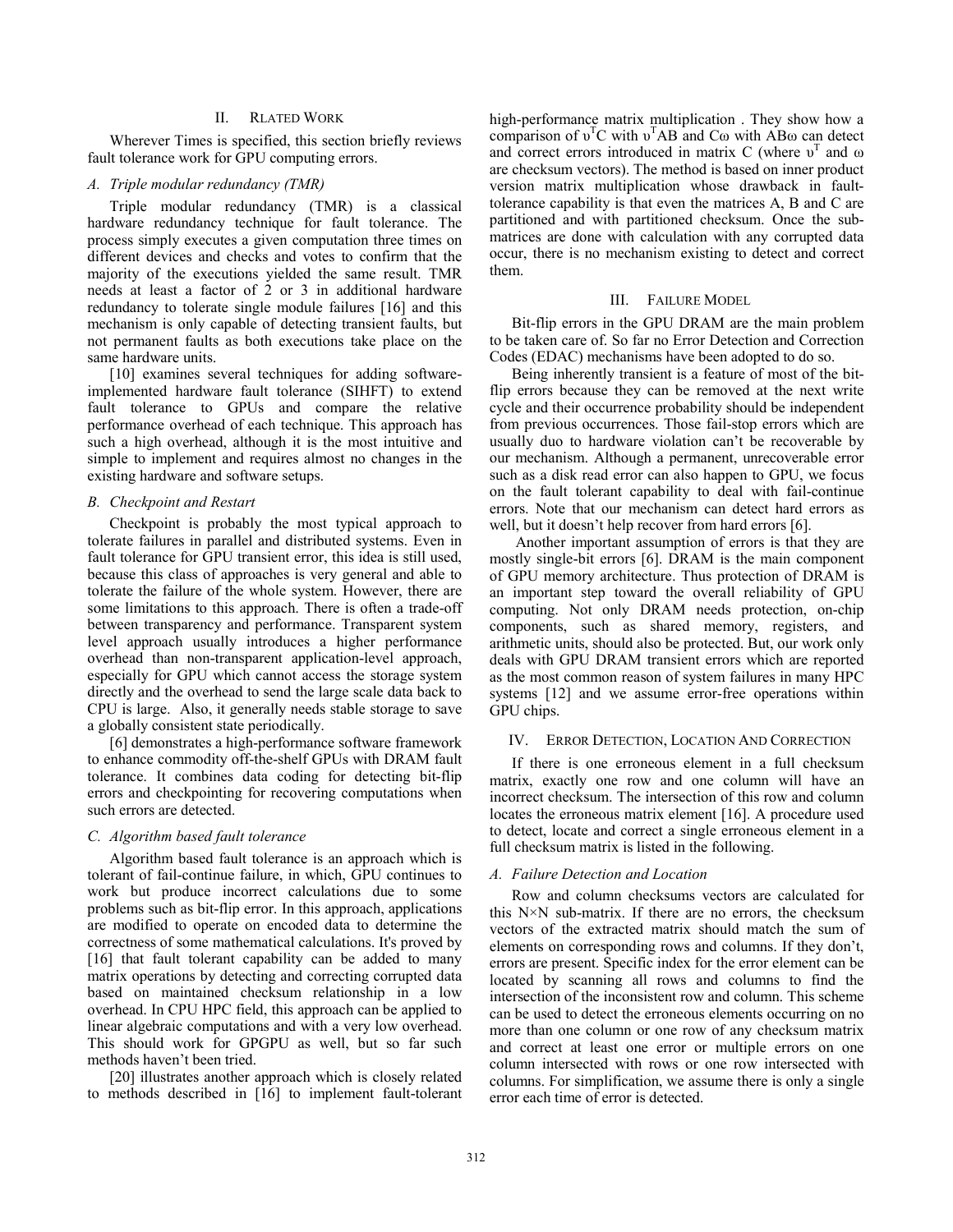#### *B. Single Failure Recovery*

Here, we demonstrate the simple case in which there is only one error in the matrix C. The computation of product C can be done in several steps, which will be discussed later, and appropriate number of error checks is done between the steps. During error-check if we assume that data on the position (i,j) of matrix C satisfies:

$$
\sum_{k=1}^{N} C_{i,k} = C_{i,N+1} \quad (1) \quad Or \quad \sum_{k=1}^{N} C_{k,j} = C_{N+1,j} \quad (2)
$$

Where N is the original size of the square matrix A and B which are used for the computation of product C.  $(N+1)_{th}$ row and column are the row and column checksums. Then the lost data can be recovered from (1) or (2). Assuming  $C_{i,j}$ is detected as a junk value, it will be recovered from

$$
C_{i,j} \mathrel{+}= C_{i,N+1} \text{-} \textstyle\sum_{k=1}^{N} C_{i,k} \text{ (3) } \text{ Or } C_{i,j} \mathrel{+}= C_{N+1,j} \text{-} \textstyle\sum_{k=1}^{N} C_{k,j} \text{ (4) }
$$

In each step to get partial product, although the values of all elements changed, but the relationship (1) and (2) will be maintained. If any element's value is error, the data lost can be reconstructed through solving this linear equation with one unknown.

#### *C. Multiple Failure Recovery*

The checksum relationship in the last sub-section can only reconstruct one erroneous element on matrix C. However, in GPU memory system, double-bit errors do occur when a single memory word is affected by two radiation events, or when a single event affects multiple adjacent bits. In this section, we will discuss a scheme to recover multiple simultaneous failures. There are two situations for multiple errors on a matrix.

If we assume there are m errors and all the errors occur on the same column/row, they can be recovered from their own column/row checksum relationships.

If the m errors are on random position of the matrix, and we assume that the maximum number of errors on the same row or column is k, in order to be able to reconstruct the lost data from the remaining elements, the checksum rows and columns are dedicated to hold at least k weighted checksums of all the elements on its row or column at the beginning of application. The weighted checksum relationships actually establish k equalities between the data on corresponding row or column on computation processes and the encoding data on the encoding processes. The process of getting the lost data back reduces to finding the solution of linear equations.

#### V. FAULT-TOLERANCE MATRIX MULTIPLICATION

In this paper, we implemented the technique by utilizing checksum matrices. We used the Column Checksum matrix  $(A^{c\_checksum})$  and multiplied it with the Row Checksum matrix (B<sup>r\_checksum</sup>). If A and B are both N×N matrices, the product matrix is a  $(N+1)$ -by- $(N+1)$  matrix. The extracted Nby-N sub-matrix is exactly the result of computation of A×B.

For simplicity, we only discuss the case where there is only one element error on matrix  $C$  ( $C = C+A \times B$ ).

In this section, *b* denotes number of columns of A or rows of B used for computing partial product of C. *fq* denotes the frequency of error detection.

DEFINITION 5.1: The original matrix A, B and C are Nby-N matrix. The element on the  $i_{th}$  row and  $j_{th}$  column in matrix A, B or C can be written as  $A_{i,j}$ ,  $B_{i,j}$  or  $C_{i,j}$ .

#### *A. Blocked outer product matrix multiplication algorithm*

To achieve high performance, we use is a blocked outer product version of the matrix multiplication algorithm. We initialize matrices A and B with random number. Let  $A_i$ denote the  $j_{th}$  column block of the matrix A and  $B_{j}^{T}$  denote the  $j<sub>th</sub>$  row block of the matrix B. The following Figure 1 is the algorithm to perform the matrix multiplication. Figure 2 shows the  $j_{th}$  step of the matrix multiplication algorithm.

for 
$$
j = 0, 1...N/b
$$
  
\n $C = C + A_j \times B^T$   
\n*end*

Figure 1. Blockly Outer Product Matrix Multiplication Algorithm.



Figure 2. The jth step of the matrix multiplication algorithm.

## *B. Checksum relationship maintained during computation*

THEOREM 1: The result of a column checksum matrix  $A^{c\_checksum}$  multiplied by a row checksum matrix  $B<sup>r_c</sup>$ *checksum* is a full checksum matrix  $C<sup>checksum</sup>$ . Shown as

$$
C^{checksum} = A^{c_{\text{-}checksum}} \times B^{r_{\text{-}checksum}} = AB^{checksum}
$$

THEOREM 2: Checksum relationship is maintained in the result of a sub-matrix of  $A^{c\_check sum}$  multiplied by a submatrix of  $B^r$ <sup>-checksum</sup>.  $A^b$  is a block set of columns of Matrix A.  $B^b$  is a block set of rows of Matrix B.  $C^b$  is the product of  $A^b \times B^b$ .

Proof:

$$
A^{b} = \begin{pmatrix} A^{b} \\ v^{T} A^{b} \end{pmatrix}, B^{b} = (B^{b} \quad B^{b} \omega)
$$
  
and  $C^{b} = \begin{pmatrix} C^{b} & C^{b} \omega \\ v^{T} C^{b} & v^{T} C^{b} \omega \end{pmatrix}$ 

Here, both  $\vartheta^T$  and  $\omega$  are checksum vectors.

$$
C^{b} = \begin{pmatrix} C^{b} & C^{b} \omega \\ \vartheta^{T} C^{b} & \vartheta^{T} C^{b} \omega \end{pmatrix} = \begin{pmatrix} A^{b} \\ \vartheta^{T} A^{b} \end{pmatrix} (B^{b} & B^{b} \omega) = \begin{pmatrix} A^{b} B^{b} & A^{b} B^{b} \omega \\ \vartheta^{T} A^{b} B^{b} & \vartheta^{T} A^{b} B^{b} \omega \end{pmatrix}
$$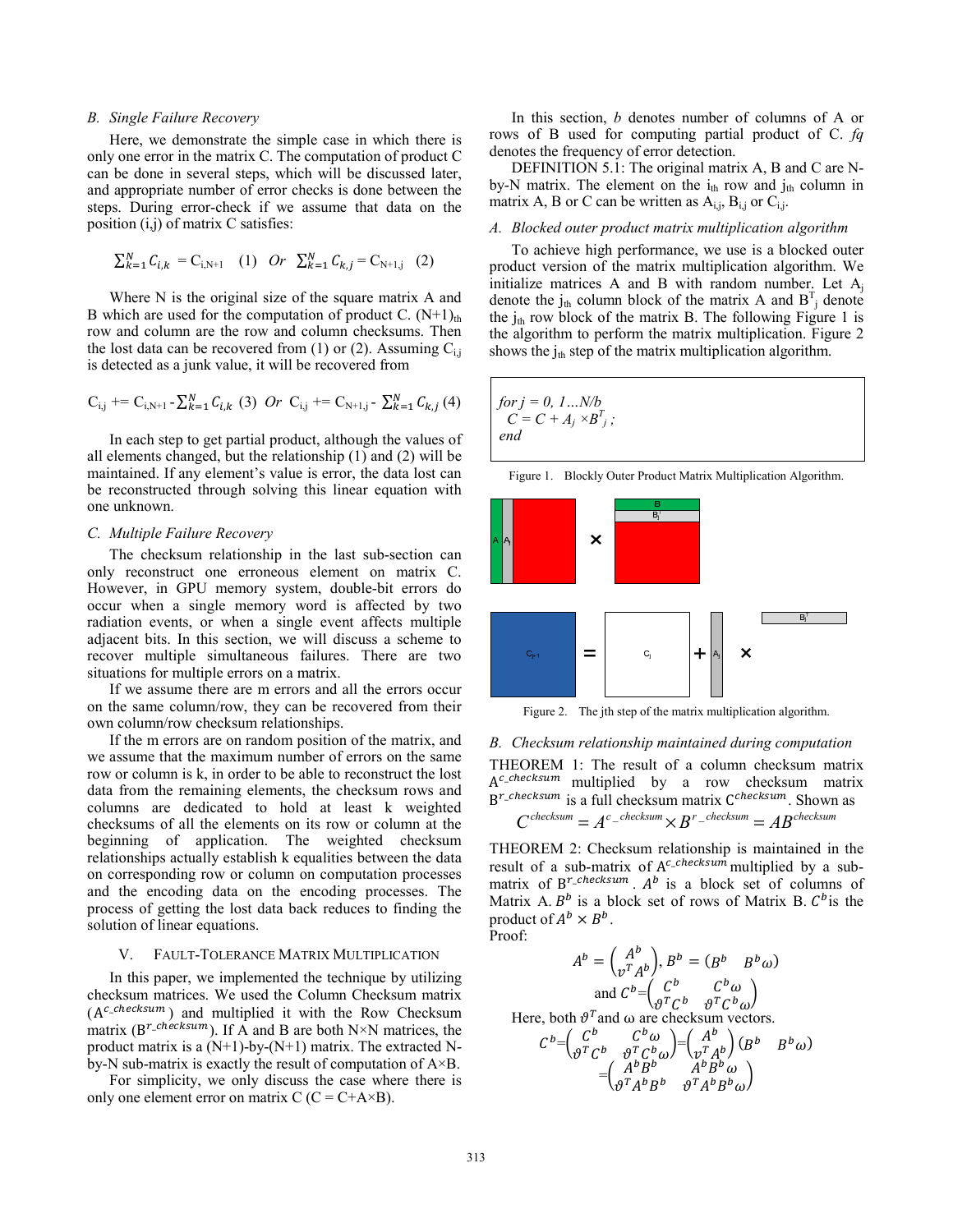# *C. Fault tolerance for single error in matrix multiplication*

Here we explain how the algorithm-based fault tolerance works for matrix multiplication in order to handle single error in a full checksum matrix.

Following is the Algorithm of matrix multiplication with fault tolerance on matrix C

```
build checksum matrix from A, B and C 
for j = 0, 1…N/b 
  if (mod(j,fq)==0) 
    comparison between all sum of elements in the &
     row/column and all row/column checksum of C 
     if doesn't match 
       locate the error 
       recover lost date in Cchecksum
    end if 
 end if 
C^{thecksum} = C^{hecksum} + A_j^c<sup>-checksum</sup> \times (B_j^r<sup>-checksum</sup>)<sup>T</sup>;
end
```
Figure 3. Blockly Matrix Multiplication Algorithm with fault tolerance using checksum relationship (tolerate matrix C only).

For the case that there is only one erroneous element in the full checksum matrix C<sup>checksum</sup>, exactly one row and one column will have incorrect checksum. The intersection of this row and column locates the erroneous matrix element. The procedure used to detect, locate and correct a single erroneous element in a full checksum matrix C<sup>checksum</sup> is listed below:

Step 1: Compute the sum of elements same as that in the original matrix C for each column and row in matrix  $C^{checksum}$ . Step 2: Compare the sum with the checksum (because of round-off errors, a small tolerance should be allowed in comparison). Step 3: The intersection of row and column which doesn't match the condition is the index of erroneous element. Step 4: If error occurs in original elements, it can be corrected by adding the difference of the newly calculated sum and updated checksum. If the erroneous element occurs at the encoded data, it should be replaced by the newly calculated summation.

In order to tolerate some error in matrix A and B as well, and not just in C, we can build full checksum matrices for both A and B. Detecting, locating and correcting error is done as discussed in 5.3.

#### *D. Overhead Analysis*

We analyze the overhead introduced by the checksum fault tolerance for matrix multiplication in this section. For simplicity of presentation, we assume that all three matrices A, B, C are N-by-N square matrices. Let  $\gamma$  denote the time the CPU takes to perform one floating-point arithmetic operation.

# *1) Overhead for Encoding and Detecting Errors*

To make matrix multiplication fault tolerant, the first type of overhead introduced is (1) constructing the column checksum matrix  $A^{c\_checksum}$  from A; (2) constructing the row checksum matrix  $B^{r\_checksum}$  from B.

The time complexity of the checksum operation for one matrix can be expressed as follow.

$$
\hat{T}_{encode} = N^2 \gamma \tag{5}
$$

[19] shows the overhead to construct a full checksum matrix.

 $T_{encode fullcheck sum} = 2N^2\gamma$  (6)

The procedure to detect errors in encoded matrices is a process to check whether the checksum is still equal to the sum of elements in corresponding row or column. The process to scan a whole  $(N+1)$ -by- $(N+1)$  matrix with full checksum once needs  $2N^2$  addition operations and  $2N$ branch operations. If the program can tolerate m errors, then the overhead to detect a full checksum matrix is:

$$
T_{detect} = 2mN^2\gamma \tag{7}
$$

The procedure of detecting errors in matrices A and B from checksum matrices is similar to that in matrix C if full checksum is constructed for both A and B.

*2) Overhead for Recovery* 

Matrices A, B and C can be recovered from either the row checksum or the column checksum relationship. The overhead recovering data depends on how many errors the fault tolerant matrix multiplication can handle and the size of target matrix as well. Assuming it handles *m* errors at one time error detection can be before running the program, the time complexity is

$$
T_{recovery} = mN\gamma \tag{8}
$$

*3) Overhead for communication* 

Another overhead for computing on GPU is copying data from CPU to device and back. Assuming  $1/\beta$  (GB/s) is the bandwidth of the communication between CPU and GPU. 32 bit =  $3.7252903 \times 10^{-9}$  GB.

$$
T_{comm} = 2 \times 3.72\beta \tag{9}
$$

#### VI. PERFORMANCE

In this section, we experimentally test the performance of our fault tolerance technique applied to matrix multiplication on GPU. We performed four sets of tests to show the advantage of our approach.

- Performance of our approach with different error detection ability.
- Overhead of our approach compared to CUBLAS matrix multiplication without fault tolerance and overhead of our approach with different error detection ability.
- Comparison between our approach and TMR.
- Comparison between our approach and traditional ABFT.

All the tests are done on the machine provided by Colorado School of Mines managed by GECO. The GPU device is NVIDIA Tesla S1070 system. This 1U rack mountable system contains 4 of the NVIDIA Quadro FX 5600 GPU cards and has a peak computing performance of 4 trillion floating point operations per second, or 4 Teraflops. Each of the 4 graphics processing units (GPU) on the Tesla has 240 processing cores and 4 Gbytes of memory for a total of 960 cores and 16 Gbytes. The individual GPUs are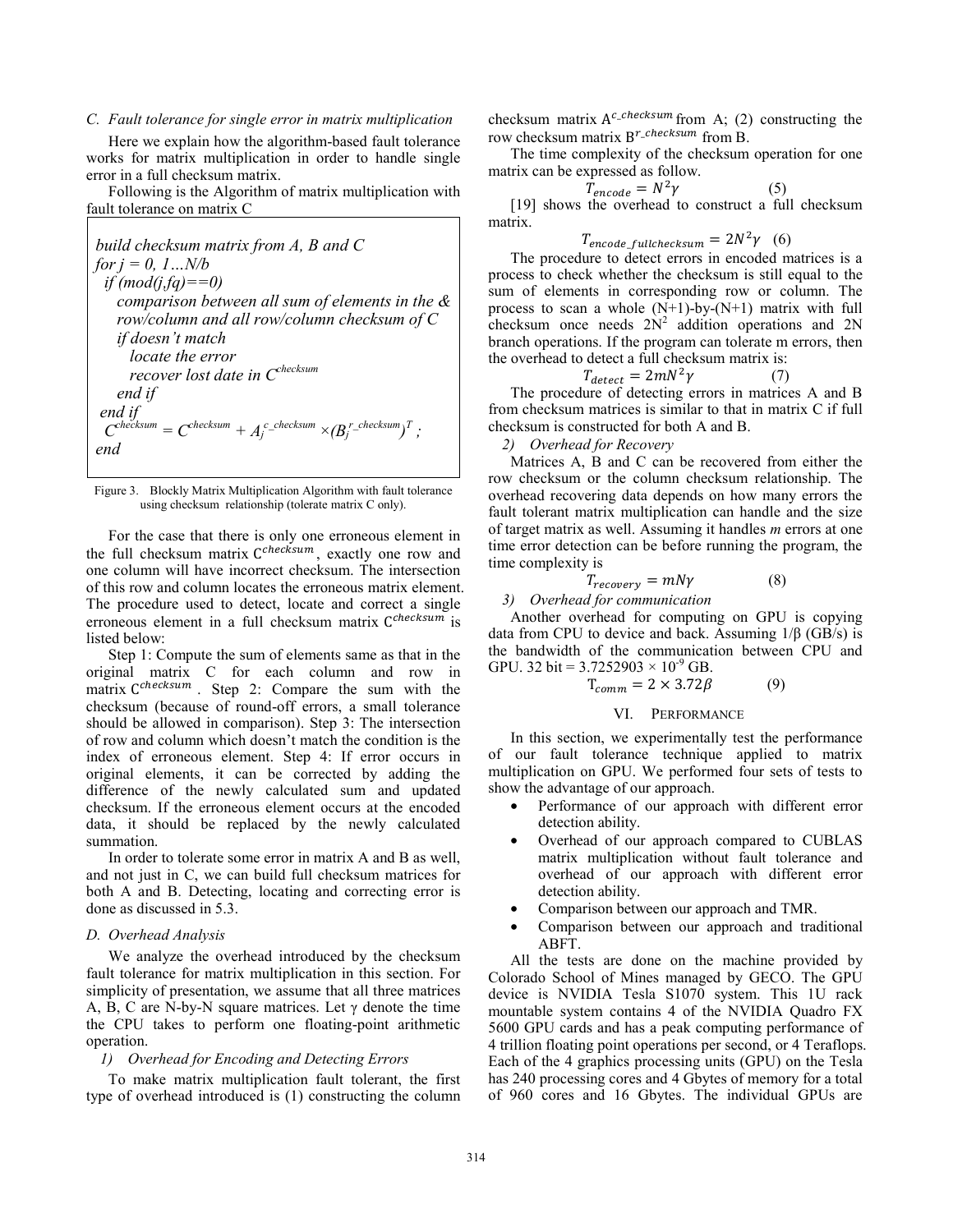connected to the front-end node of Mio (mio.mines.edu) via a PCI connector.

A routine called cublasSGEMM in CUBALS 3.1 is used to implement the online fault-tolerant matrix multiplication.

Results are shown in following tables and figures.

# A. Performance of our technique tolerating different *number of errors*

The first set of data includes the execution time of the program tolerating different errors using g our technique. Figure 5 shows the performance of our approach tolerating 2 errors, 4 errors, 8 errors and 16 errors respectively. From the



Figure 4. Performance of our technique tolerating different number of errors

figure, we can see that for a fixed number of errors which the program can tolerate, as the size of the matrix increases, the execution time increases exponentially. This is because time complexity of matrix multiplication is  $O(N^3)$ . A fault tolerance matrix multiplication's time complexity must include the overhead to encode, d etect and recover errors. It's estimated to be  $O(mN^2)$ . Wh error the program can tolerate. So th fault tolerance matrix multiplication is dominated by the operation to computer the product. here *m* is the number of he total execution time of



different number of Figure 5. Overhead of our technique tolerating different number of errors

TABLE I. HEAD OF OUR FAULT-TOLERANT MATRIX MULTIPLICATION MECHANISM M

| <b>MATRIX SIZE</b>          | 1024   | 2048   | 3072   | 4096   | 5120      | 6144      | 7168      | 8192   | 9216   | 10240  |
|-----------------------------|--------|--------|--------|--------|-----------|-----------|-----------|--------|--------|--------|
| Our technique [only C] (ms) | 25     | 115    | 285    | 595    | 1095      | 1820      | 2770      | 4060   | 5650   | 7590   |
| Original CUBLAS (ms)        | 20     | 95     | 250    | 530    | 950       | 1550      | 2380      | 3420   | 4300   | 5820   |
| Overhead (ms)               |        | 20     | 35     | 65     | 145       | 270       | 390       | 640    | 1350   | 1770   |
| Overhead $(\% )$            | 25.00% | 21.05% | 14.00% | 12.26% | $15.26\%$ | $17.42\%$ | $16.39\%$ | 18.71% | 31.40% | 30.41% |

TABLE II. PERFORMANCE COMPARISON BETWEEN OUR APPORACH AND TMR

| <b>MATRIX SIZE</b>          |      | 2048 | 3072 | 4096 | 5120 | 6144 | 7168 | 8192  | 9216  | 10240 |
|-----------------------------|------|------|------|------|------|------|------|-------|-------|-------|
| Our technique [only C] (ms) |      | 115  | 285  | 595  | 1095 | 820  | 2770 | 4060  | 5650  | 7590  |
| TMR(ms)                     | 60   | 280  | 730  | 560  | 2830 | 4610 | 7020 | 10220 | 12550 | 7400  |
| Speed Up                    | 2.40 | 2.43 | 2.56 | 2.62 | 2.58 | 2.53 | 2.53 | 2.52  | 2.22  | 2.29  |

## *B. Overhead of our fault-tolerant matrix m ultiplication mechanism*

This set of data shows overhead of our fault tolerant matrix multiplication mechanism compared d with CUBALS version without fault tolerance. Also, comparison between overhead of our technique tolerating different number of errors is shown in a figure.

Table I clearly reports the overhead of our technique. The execution time of the code with fault tolerance is based on the program tolerating two errors. From the section 5.4, we demonstrate that overhead for our technique mainly consists of three parts: Encoding information, detecting errors and recovering corrupted data. Based on formula 5-9, the estimated total overhead is  $2\gamma(mN^2+N^2+N)$ . So, basically, the time complexity can be expressed as  $O(mN^2)$ . The overall overhead introduced increases quadratically as

the size of the matrix increases. Since the time taken by the GPU to perform one floating-point arithmetic operation is different from that of the CPU and also the total execution time by the GPU depends on how the algorithm is parallelized and whether it fully us ses the cache and shared memory on GPU, the ratio of overhead to GPU matrix multiplication without fault tolerance can't be derived directly. The ratio is derived from the experiments and is kept in the range from 12.26% t to 31.4%. The Average overhead is roughly 20%.

Figure 6 shows the overhead of programs tolerating different number of errors. As the number of errors increases by two times more, the overhead doubles, which is consistent with formula  $O(mN^2)$  theoretically about the overhead for our technique.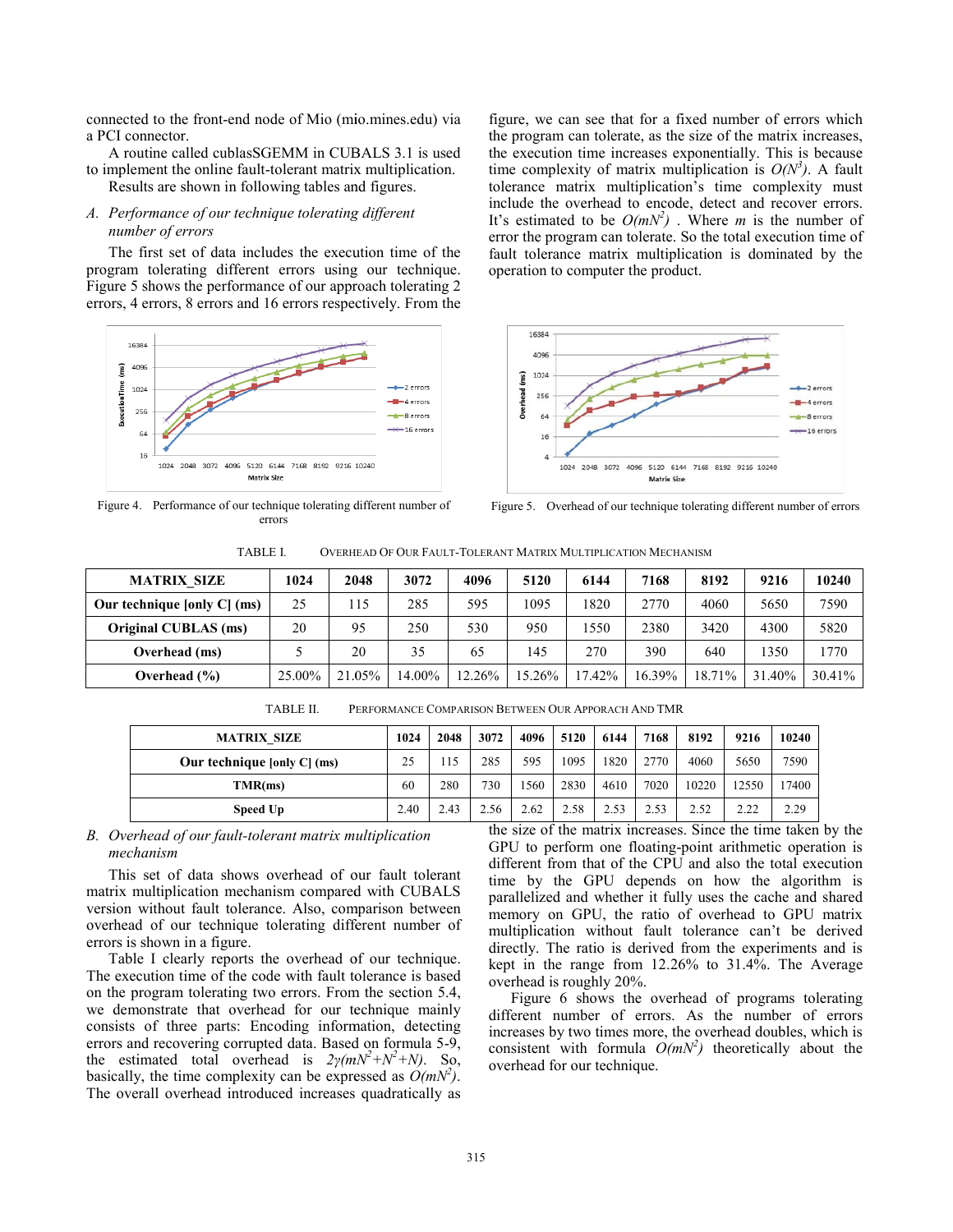# *C. Performance comparison between our approach and TMR*

The third set of data in table II indicates performance comparison between our fault-tolerant mechanism and TMR which is another important method that could tolerate continued failures. The real TMR is a fault-tolerant mechanism in which three systems perform a process and the result is processed by a voting system to produce a single output. In our emulated TMR, we run the same program three times to tolerate faults during computation which results in incorrect data instead of fail of the device.

Table II clearly demonstrates the speedup our approach gains. It's roughly 2.5 times speedup. No matter it is hardware based TMR or software based emulated TMR, the cost is obviously more.

# *D. Performance comparison between our approach and traditional ABFT*

The last set of data indicates the performance comparison between our fault-tolerant mechanism and traditional ABFT which is a very famous technique to check the correctness of most matrix operation and recover the corrupted data.

In table III, data is collected in the situation that both programs tolerating error by our approach and traditional ABFT has only one column/row checksum on matrix A and B. Two errors occur in random position of matrix C during computation.

To tolerate two errors in our approach, only one checksum vector is needed for both matrices A and B and the program needs to be executed only once. However, this encoded information is not sufficient for traditional ABFT to tolerate two errors. Traditional ABFT can only detect one error at the end of computation by given the same coded information. If two errors occur, traditional ABFT has to rerun the program in order to get the correct result under the assumption that there is no more than one corrupted data in the second run. So the execution time of traditional ABFT is about double that of the execution time of our approach.

Our technique is as generally applicable as ABFT which presents the checksum relationship maintain at the end of most matrix operation. More corrupted data could be detected and recovered during the execution of the code instead of checking errors after the matrix operation like traditional ABFT and the mechanism described in the [20] which can handle single corruption in the end of computation or single corruption during execution on the assumption that the error doesn't propagate. However, our technique can handle more errors than the other two methods with the same amount of coded information, because the algorithm for matrix multiplication in this paper is outer product version where matrix A/B are divided into a number of blocks of columns/rows, and matrix C is updated with one (or more) products of a panel of columns of A times a panel of rows of B.

The advantages of outer product matrix multiplication used in our technique are that any corrupted data in partial product matrix can be detected then corrected in the intermediate steps, which means it tolerates more errors with the same amount of coded data compared to traditional ABFT and it reduces the possibility error propagation by check relationship between the checksum and sum of corresponding row or column in the middle of execution. However, in traditional ABFT, which is based on inner product multiplication, corrupted data in matrices A and B propagates easily and generates more wrong results in matrix C. Although this problem can be solved by more encoded data, the overhead would be larger. Also, in traditional ABFT, the sub-matrix of C where calculation has been done would only be checked at the end of computation. If several errors occur in those parts after it's done and before final product matrix C is generated, the original encoded data are not sufficient to recover errors.

| <b>MATRIX SIZE</b>           | 1024 | 2048 | 3072 | 4096 | 5120 | 6144 | 7168   | 8192 | 9216 | 10240 |
|------------------------------|------|------|------|------|------|------|--------|------|------|-------|
| Our technique [only C] (ms)  | 25   | 115  | 285  | 595  | 095  | 1820 | 2770   | 4060 | 5650 | 7590  |
| <b>Traditional ABFT</b> (ms) | 45   | 195  | 515  | 1090 | 1978 | 3249 | 4969   | 7145 | 9096 | 12337 |
| Speed Up                     | 1.80 | .70  | . 81 | .83  | 1.81 | .79  | . . 79 | .76  | 1.61 | 1.63  |

TABLE III. PERFORMANCE COMPARISON BETWEEN OUR APPORACH AND TRADITIONAL ABFT





Figure 6. Performance of fault tolerance on only c and all matrces Figure 7. Overhead Comparison between our technique and other two technique (TMR and Traditioanl ABFT)